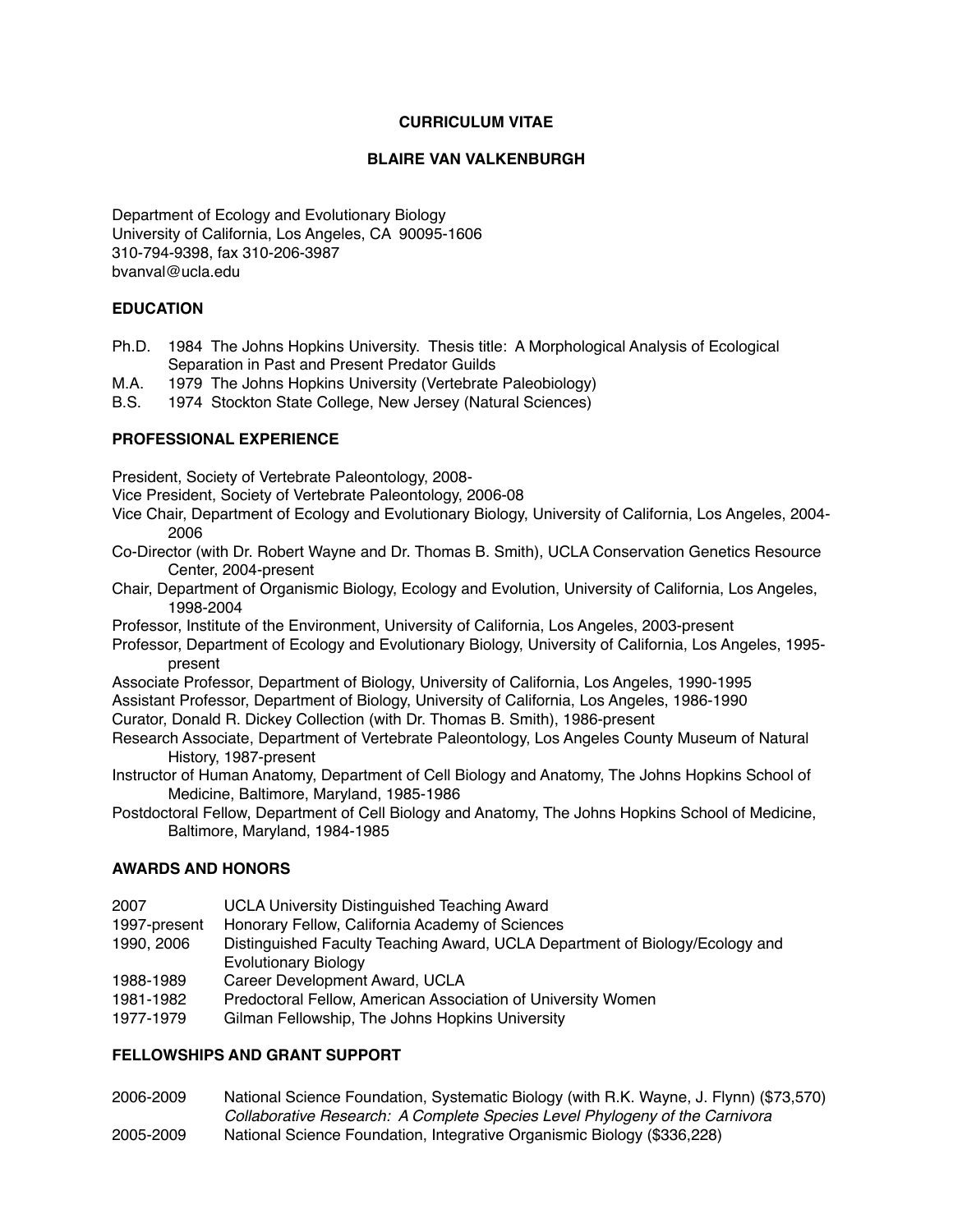|           | Quantitative Computed Tomography and Histological Analysis of Carnivoral Turbinates    |
|-----------|----------------------------------------------------------------------------------------|
| 1999-2002 | National Science Foundation, Polar Programs (\$392,000) (co-P.I. with R.K. Wayne)      |
|           | Molecular Paleoecology of Permafrost Mammals                                           |
| 1998-2002 | National Science Foundation, Geology & Paleontology Program (\$150,000)                |
|           | Taphonomy and Chronology of Rancho La Brea: A Critical Foundation for Future           |
|           | Research                                                                               |
| 1994-1996 | National Science Foundation, Ecological and Evolutionary Physiology Program (\$50,000) |
|           | Testing Alternative Hypotheses for Patterns of Tooth Breakage in Carnivores            |
| 1995-1995 | UCLA Committee on Research                                                             |
| 1994      | Donald Dickey, Jr., Collection Improvement (\$17,559)                                  |
| 1993      | Museum of Paleontology, University of California, Berkeley (\$4,500)                   |
| 1993      | National Science Foundation, Support for American Society of Zoologists Symposium      |
|           | (\$5493)                                                                               |
| 1989-93   | National Science Foundation, Ecology Program (\$95,000)                                |
|           | Trophic Diversity in Ancient and Modern Predator Guilds: an Ecomorphological Analysis  |
| 1988-89   | Biomedical Research Support Grant (\$3050)                                             |
| 1986-94   | UCLA Committee on Research (\$23,184)                                                  |
| 1985-86   | Johns Hopkins Institutional Research Grant (\$7056)                                    |
| 1984-86   | Research Grant, National Geographic Society (\$11,984)                                 |

## **PUBLICATIONS**

1. Van Valkenburgh, B. 1982. Evolutionary dynamics of terrestrial, large predator guilds. Proc. Third N. Amer. Paleo. Conv. 2:557-562.

2. Stanley, S.M., Van Valkenburgh, B., and Steneck, R.S. 1983. Coevolution and the fossil record. In Coevolution, D.J. Futuyma and M. Slatkin, eds. Sinauer Press, Massachusetts.

3. Van Valkenburgh, B. 1985. Locomotor diversity within past and present guilds of large predatory mammals. Paleobiology 11(4):406-428.

4. Van Valkenburgh, B. 1987. Skeletal indicators of locomotor behavior in living and extinct carnivores. Journal of Vertebrate Paleontology 7:162-182.

5. Van Valkenburgh, B. and Ruff, C.B. 1987. Canine tooth strength and killing behaviour in large carnivores. Journal of Zoology 212:379-397.

6. Van Valkenburgh, B. 1988. Incidence of tooth breakage among large, predatory mammals. American Naturalist 131:291-300.

7. Van Valkenburgh, B. 1988. Trophic diversity within past and present guilds of large predatory mammals. Paleobiology 14:156-173.

8. Van Valkenburgh, B. 1989. Carnivore dental adaptations and diet: a study of trophic diversity within guilds. In Carnivore Behavior, Ecology and Evolution, J.L. Gittleman, ed. Cornell University Press; Ithaca.

9. Wayne, R.K., B. Van Valkenburgh, Kat, P.W., Fuller, T.K., Johnson, W.E. and O'Brien, S.J. 1989. Genetic and morphologic divergence in sympatric canids (Mammalia: Canidae). Journal of Heredity 80:447-454.

10. Fuller, T., Biknevicius, A., Van Valkenburgh, B., Kat, P., and Wayne, R. 1989. Ecology of three sympatric jackal species in the rift valley of Kenya. African J. Ecology 27: 313-323.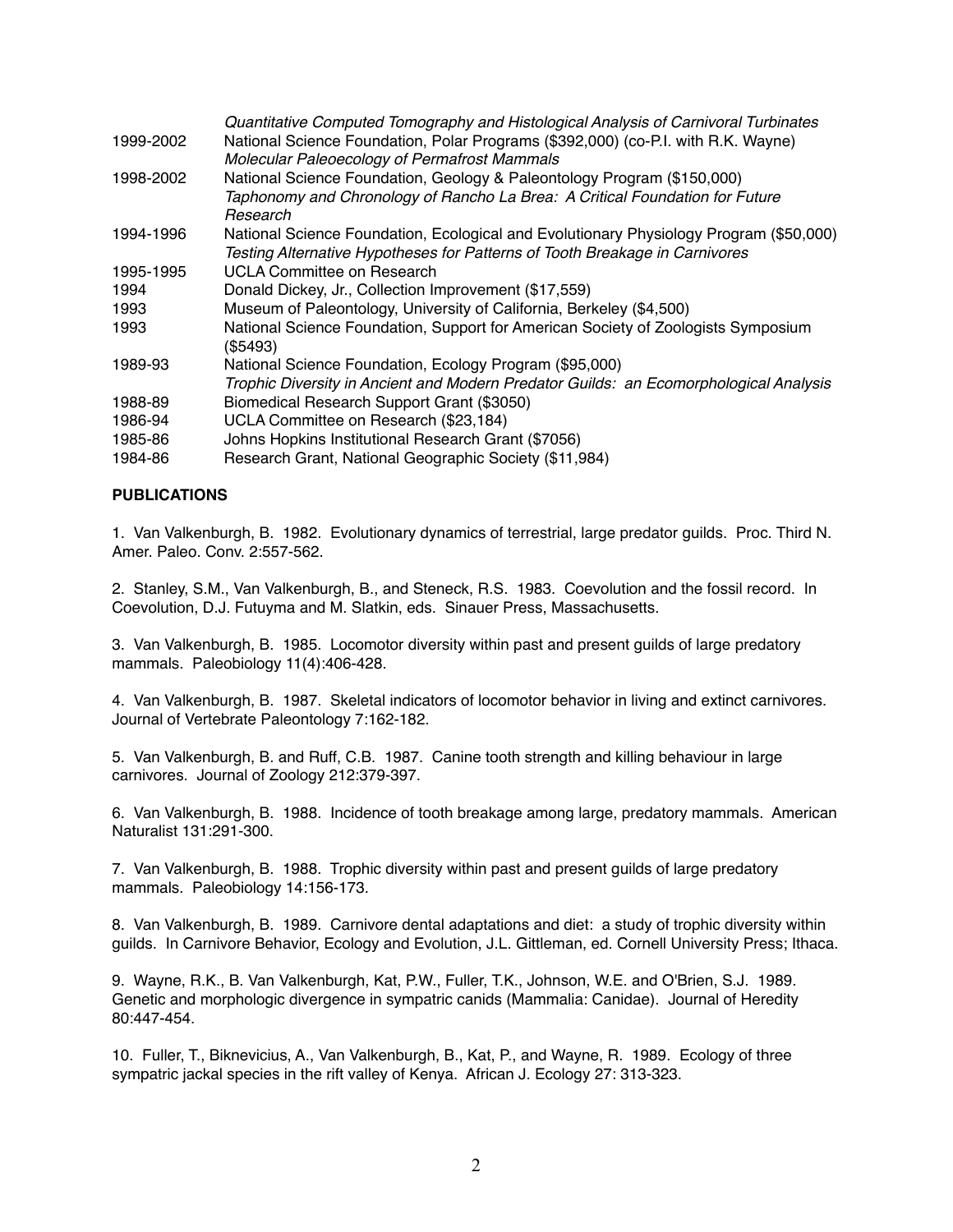11. Wayne, R.K., Van Valkenburgh, B., Fuller, T.K., and Kat, P.W. 1990. Allozyme and morphologic differences among highly divergent mtDNA haplotypes of black-backed jackals. In Molecular Evolution. M. Clegg and S.J. O'Brien, eds. Wiley-Liss; New York.

12. Wayne, R.K., Meyer, A., Lehman, N., Van Valkenburgh, B., Kat, P.W., Fuller, T.K., Girman, D., and O'Brien, S.J. 1990. Large sequence divergence among mitochondrial DNA genotypes within populations of East African black-backed jackals. Proc. Nat. Acad. Sci. 87:1772-1776.

13. Van Valkenburgh, B. 1990. Skeletal and dental predictors of body mass in carnivores. In Damuth, J. and B. MacFadden, eds. Body Size in Mammalian Paleobiology. Cambridge Univ. Press, Cambridge.

14. Van Valkenburgh, B., Teaford, M., and Walker, A. 1990. Molar microwear and diet in large carnivores: inferences concerning diet in the sabretooth cat, *Smilodon fatalis.* Journal of Zoology 222: 319-340.

15. Van Valkenburgh, B., F. Grady, F., and Kurtén, B. 1990. The Plio-Pleistocene cheetah-like cat *Miracinonyx inexpectatus* of North America. Journal of Vertebrate Paleontology 10:434-454.

16. Wayne, R.K., Van Valkenburgh, B., and O'Brien, S.J. 1991. Molecular distance and divergence time in carnivores and primates. Molecular Biology and Evolution 8:297-319.

17. Van Valkenburgh, B. 1991. Iterative evolution of hypercarnivory in canids (Mammalia: Canidae): evolutionary interactions among sympatric predators. Paleobiology 17: 340-362.

18. Van Valkenburgh, B. and Koepfli, K. 1993. Cranial and dental adaptations for predation in canids. In N. Dunstone and M.L. Gorman, eds. Mammals as Predators. Series: Symposia of the Zoological Society of London 65; Oxford University Press, Oxford.

19. Van Valkenburgh, B. and Hertel, F. 1993. Tough times at La Brea: tooth breakage in large carnivores of the late Pleistocene. Science 261:456-459.

20. Van Valkenburgh, B. and Janis, C.M. 1993. Historical diversity patterns in large mammalian herbivores and carnivores. In R. Ricklefs and D. Shluter, eds. Species Diversity in Ecological Communities: Historical and Geographical Perspectives. University of Chicago Press: Chicago.

21. Van Valkenburgh, B. 1994. Extinction and replacement among predatory mammals in the North American Late Eocene - Oligocene: tracking a guild over twelve million years. Historical Biology 8:1-22.

22. Van Valkenburgh, B. 1994. Eco-morphological analysis of fossil vertebrates and paleocommunities. In P.C. Wainwright and S.M. Reilly, eds. Ecological Morphology: integrative organismal biology. University of Chicago Press: Chicago.

23. Van Valkenburgh, B. 1994. Tough times in the tar pits. Natural History 4:84-85.

24. Van Valkenburgh, B. and Wayne, R.K. 1994. Shape divergence associated with size convergence in sympatric East African jackals. Ecology 75:1567-1581.

25. Van Valkenburgh, B. 1995. Tracking ecology over geologic time: evolution within guilds of vertebrates. Trends in Ecology and Evolution 10: 71-76.

26. Van Valkenburgh, B. 1996. Feeding behavior in free-ranging, large African carnivores. Journal of Mammalogy 77:240-254.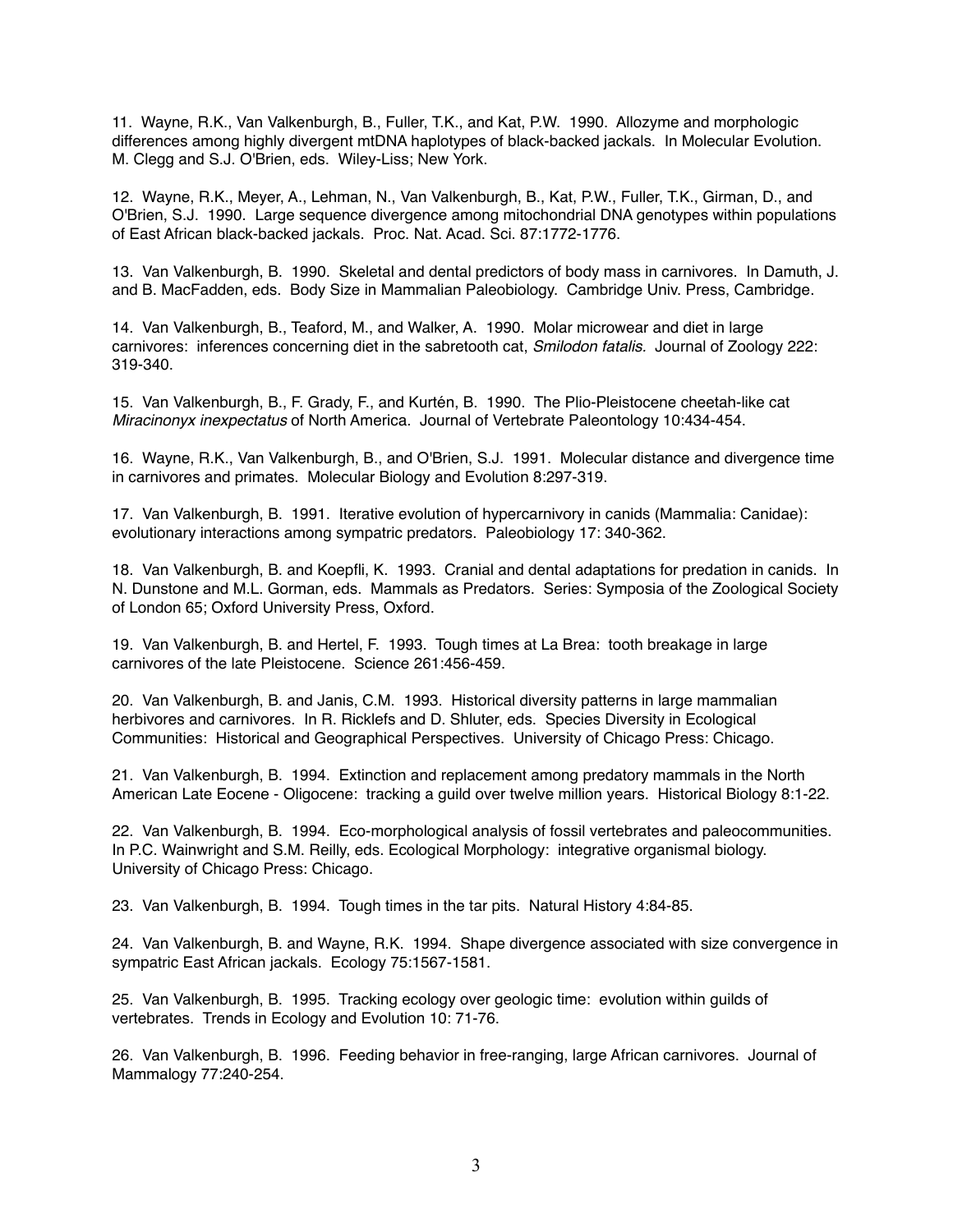27. Yahnke, C.J., Johnson, W.E., Geffen, E., Smith, D., Hertel, F., Roy, M.S., Bonacic, C., Fuller, T.K., Van Valkenburgh, B., and Wayne, R.K. 1996. Darwin's fox rediscovered: a distinct endangered species from a vanishing habitat. Conservation Biology 10:366-375.

28. Biknevicius, A. and Van Valkenburgh, B. 1996. Design for killing: craniodental adaptations of predators. In Carnivore Behavior, Ecology, and Evolution, Vol. II, J. L. Gittleman, ed., Cornell University Press.

29. Biknevicius, A.,Van Valkenburgh, B, and Walker, J. 1996. Incisor size and shape: implications for feeding behaviors in sabertoothed "cats." Journal of Vertebrate Paleontology 16:510-521.

30. Gittleman, J. and Van Valkenburgh, B. 1997. Sexual dimorphism in the skulls and teeth of carnivores: effects of size, phylogeny and behaviour. Journal of Zoology 242:97-117.

31. Lessa, E.P., Van Valkenburgh, B., and Farina, R. 1997. Testing hypotheses of differential mammalian extinctions subsequent to the Great American Interchange. Palaeogeography, Palaeoclimatology, Palaeoecology 135: 157-162.

32. Duckler, G. and Van Valkenburgh, B. 1998. Exploring the health of late Pleistocene mammals: the use of Harris lines. Journal of Vertebrate Paleontology 15:180-188.

33. Duckler, G. and Van Valkenburgh, B. 1998. Osteological corroboration of pathological stress in a population of endangered Florida pumas *(Puma concolor coryi)*. Animal Conservation 1: 39-46.

34. Van Valkenburgh, B. and Hertel, F. 1998. The decline of North American predators during the Late Pleistocene. In J.J. Saunders, B.W. Styles, and G.F. Baryshnikov (eds.) Quaternary paleozoology in the Northern Hemisphere. Illinois State Museum Scientific Papers 27:357-374, Springfield, Illinois.

35. Van Valkenburgh, B. 1999. Major patterns in the history of carnivorous mammals. Annual Review of Earth and Planetary Sciences, Vol. 27:463-93.

36. Van Valkenburgh, B. and Binder, W. 2000. Biomechanics and feeding behaviour in carnivores: comparative and ontogenetic perspectives. In Biomechanics in Animal Behaviour. P. Domenici and R. Blake, eds. Bios; Oxford, U.K.

37. Binder, W. and Van Valkenburgh, B. 2000. Development of bite strength and feeding behaviour in spotted hyaenas *(Crocuta crocuta)*. Journal of Zoology 252:273-283.

38. Van Valkenburgh, B. 2001. The dog-eat-dog world of carnivores: a review of past and present carnivore community dynamics. In Meat-Eating and Human Evolution, Stanford C. and Bunn, H.T., eds., Oxford University Press.

39. Van Valkenburgh, B. 2001. Predation in Saber-Tooth Cats. In Paleobiology II. Briggs, D.E.G. and Crowther, P.R., eds. Blackwell Science, Oxford.

40. Van Valkenburgh, B. and Sacco, T. 2002. Sexual dimorphism and intra-sexual competition in large Pleistocene carnivores. Journal of Vertebrate Paleontology 22:163-168.

41. Binder, W., Thompson, E. N. and Van Valkenburgh, B. 2002. Temporal variation in tooth fracture among Rancho La Brea dire wolves. Journal of Vertebrate Paleontology 22:423-428.

42. Van Valkenburgh, B and Jenkins, I. 2002. Evolutionary patterns in the history of Permo-Triassic and Cenozoic synapsid predators. In The Fossil Record of Predation. M. Kowalewski, P.H. Kelley, eds. Paleontological Society Special Publications Vol. 8.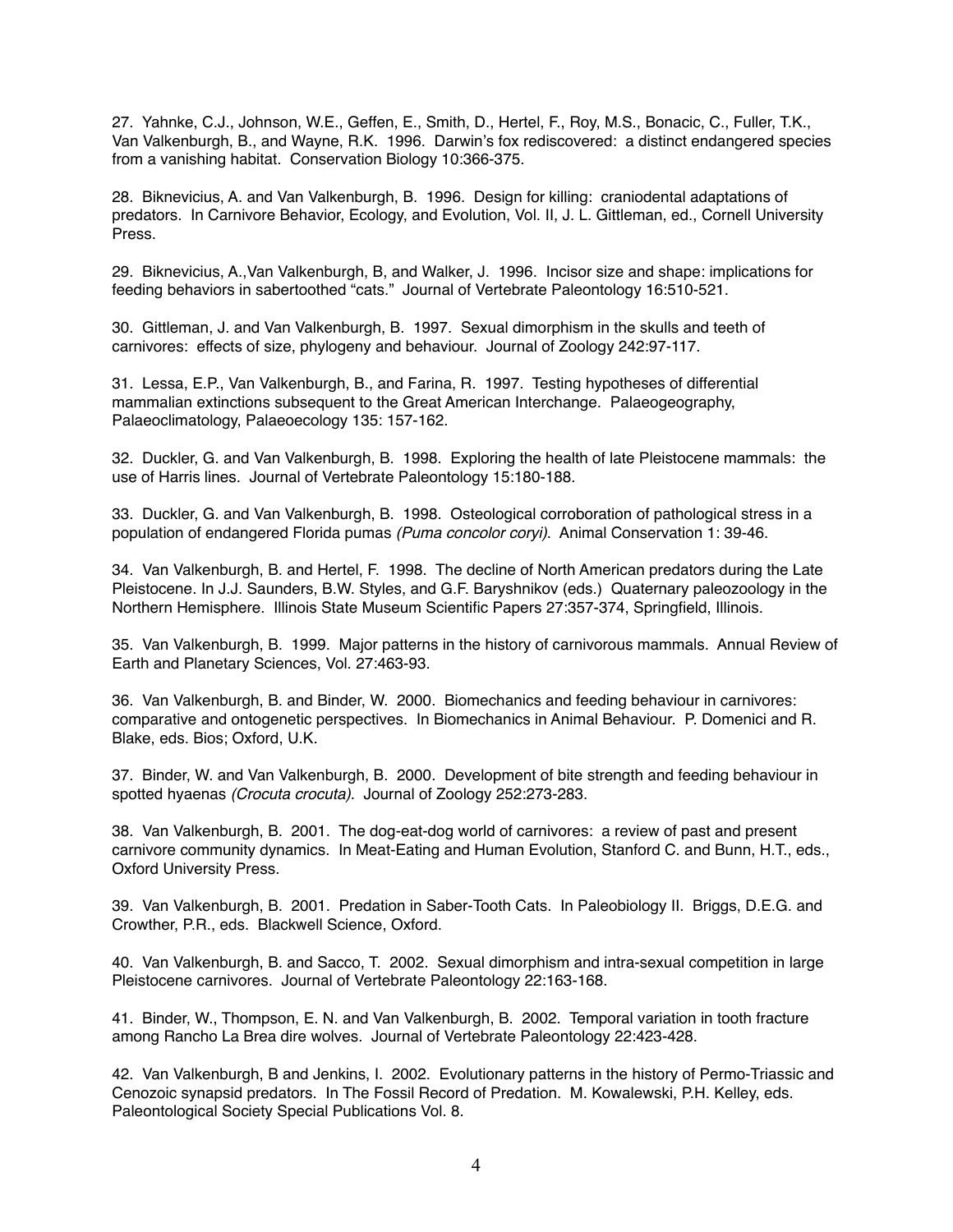43. Van Valkenburgh, B. and Molnar. R.E. 2002. Dinosaurian and mammalian predators compared. Paleobiology 28:527-543.

44. Spencer, L., Van Valkenburgh, B., and Harris, J.M. 2003. A taphonomic investigation of Pit 91, Rancho La Brea. Paleobiology 29:561-575.

45. Van Valkenburgh, B., Sacco, T. and Wang, X. 2003. Pack hunting in Miocene borophagine dogs: evidence from craniodental morphology and body size. Bulletin of the American Museum of Natural History 278: 147-162.

46. Sacco, T. and Van Valkenburgh, B. 2004. Ecomorphological indicators of feeding behaviour in the bears. J. Zoology 263:41-54.

47. Tedford, R.H., Wang, X., Van Valkenburgh, B. and Wayne, R.K. 2004. Evolutionary history, molecular systematics and evolutionary ecology. In Biology and Conservation of Wild Canids. D.W. Macdonald and C. Sillero-Zubiri, eds., Oxford University Press.

48. Wang, X., Tedford, R.H., Van Valkenburgh, B., and Wayne, R.K. 2004. Phylogeny, classification, and evolutionary ecology of Canidae. In Canids: Foxes, Wolves, Jackals, and Dogs. C. Sillero-Zubiri, M. Hoffmann, and D.W. Macdonald, eds., IUCN Press.

49. Van Valkenburgh, B., Theodor, J., Friscia, A., Pollack, A., and T. Rowe. 2004. Respiratory turbinates of canids and felids: a quantitative comparison. J. Zoology 264:1-13.

50. Van Valkenburgh, B., Wang, X., and Damuth, J. 2004. Cope's rule, hypercarnivory, and extinction in North American canids. Science 306:101-103. **(***Cited as "Must Read" by the Faculty of 1000 website***)**

51. Koepfli, K-P., Jenks, S.M., Eizirik, E., Zahirpour, T., Van Valkenburgh, B., and Wayne, R.K. 2006. Molecular systematics of the Hyaenidae: relationships of a relictual lineage resolved by molecular supermatrix. Molecular Phylogenetics and Evolution 38:603-620.

52. Munoz-Duran, J. and Van Valkenburgh, B. 2006. The Rancholabrean record of Carnivora: taphonomic effect of body size, habitat breadth, and the preservation potential of caves. Palaios : 421-430.

53. Friscia, A.R., Van Valkenburgh, B., Biknevicius, A.R. 2007. An ecomorphological analysis of extant small carnivores. J. Zoology 272:82-100.

54. Leonard, J., Vila, C., Fox-Dobbs, K., Koch, P., Wayne, R.K., and Van Valkenburgh, B. 2007. Genetics, isotopes, and morphology reveal a cryptic extinction of Pleistocene wolves. Current Biology 17:1146-1150.

55. Van Valkenburgh, B. 2008. Déjà vu: evolution of feeding adaptations in carnivorans. Integrative and Comparative Biology 47:147-163.

56. Friscia, A.R., Van Valkenburgh, B., Spencer, L., Harris, J. 2008. Chronology and spatial distribution of large mammal bones in Pit 91, Rancho La Brea. Palaios 23:35-42.

57. Slater, G. and Van Valkenburgh, B. 2008. Long in the tooth: evolution of sabertooth cat cranial shape. Paleobiology 34:403-419.

58. Samuels, J. and Van Valkenburgh, B. 2008. Skeletal indicators of locomotor adaptations in living and fossil rodents. Journal of Morphology 269:1397-1411.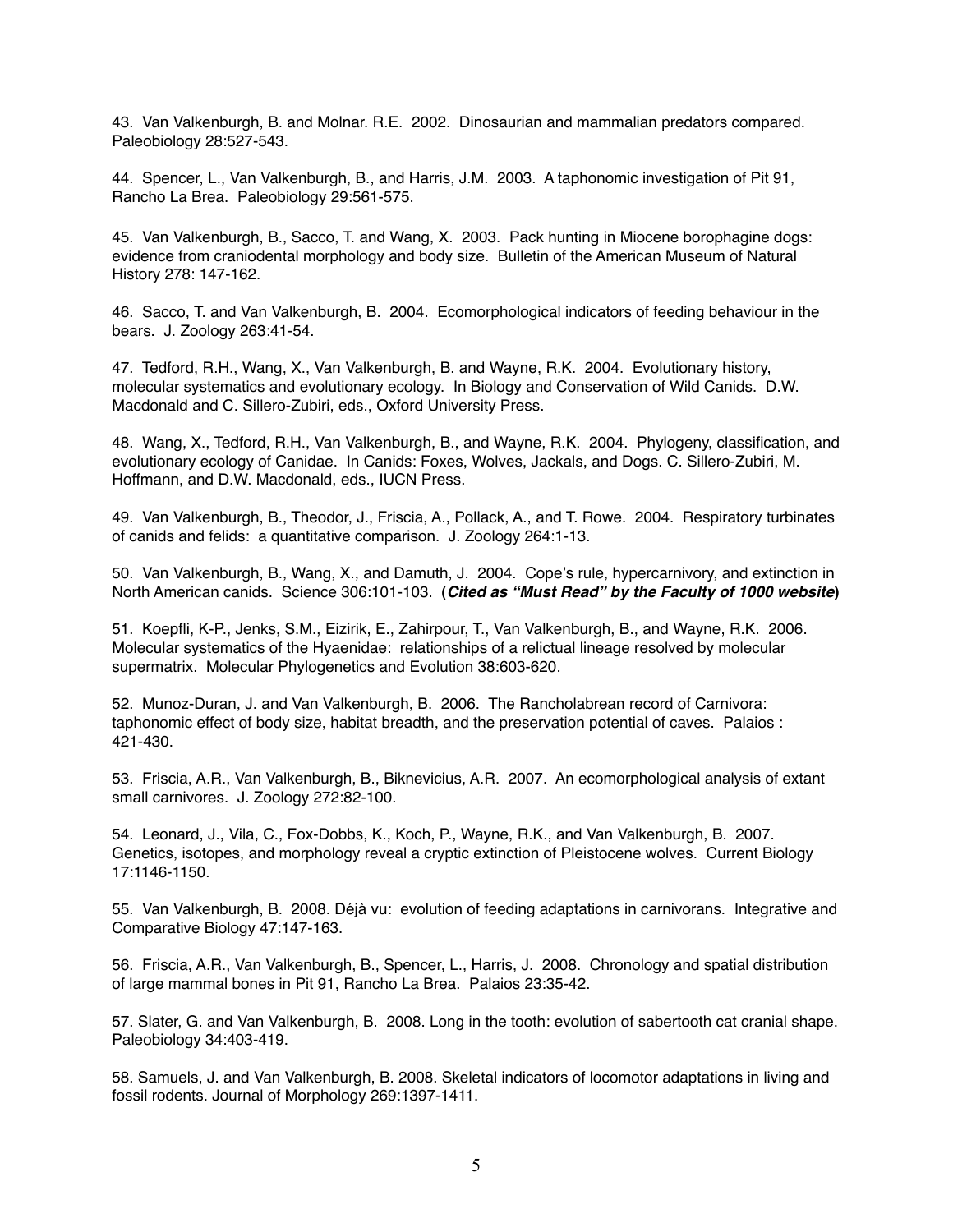59. Van Valkenburgh, B. 2009. Costs of carnivory: tooth fracture in Pleistocene and recent carnivorans. Biological Journal of the Linnean Society 96:68-81.

60. Carbone, C., Maddox, T., Funston, P.J., Mills, M.G.L., Grether, G., and Van Valkenburgh, B. 2009. Parallels between playbacks and Pleistocene tar seeps suggest sociality in an extinct sabertooth cat, Smilodon. Biology Letters 5:81-85.

61. Samuels, J. and Van Valkenburgh, B. 2009. Craniodental adaptations for digging in extinct burrowing beavers. Journal of Vertebrate Paleontology (in press).

62. Roemer, G., Gompper, M., and Van Valkenburgh, B. 2009. The ecological role of the mammalian mesocarnivore. Bioscience 59:165-173.

63. Meachen-Samuels, J. and Van Valkenburgh, B. Forelimb Indicators of prey-size preference in the Felidae. 2009. Journal of Morphology 270: 729-744.

64. Slater, G., Dumont, E., and Van Valkenburgh, B. 2009. Implications of predatory specialization for cranial form and function in canids. Journal of Zoology 278, 181-188.

65. Meachen-Samuels, J. and Van Valkenburgh, B. 2009. Craniodental indicators of prey size preference in the Felidae. Biological Journal of the Linnean Society 96. 784-799.

66. Binder, W. J. and Van Valkenburgh, B. A comparison of tooth wear and breakage in Rancho la Brea sabertooth cats and dire wolves across time. Journal of Vertebrate Paleontology (in press).

67. Kitchener, A. Van Valkenburgh, B, and Yamaguchi, N. Felid form and function. In. Macdonald, D. W, and Loveridge, A, (eds) Biology and Conservation of Wild felids. Oxford Univ. Press, Oxford (in press).

## **ABSTRACTS**

Van Valkenburgh, B. 1982. Ecological separation in past and present predator guilds of large predatory mammals: diet and dentition. GSA Abstr. (with programs) 14:636.

Van Valkenburgh, B. 1985. A morphological analysis of ecological separation in past and present predator guilds. Diss Abstr Intern 45:3453B.

Van Valkenburgh, B. 1987. Trophic diversity in past and present guilds of large, predatory mammals. J Vertebrate Paleo 7(Suppl.):28A.

Van Valkenburgh, B. 1988. Dental microwear and dietary differences in living and fossil carnivores. Amer Zool. 28:175A.

Van Valkenburgh, B. 1989. Evolution of the Canidae: evidence from the fossil record. Fifth International Theriological Congress Abstracts 2:803.

Van Valkenburgh, B., Teaford, M., and Walker, A. 1989. Molar microwear and diet in large carnivores: inferences concerning the diet of *Smilodon fatalis*.

Wayne, R. K., Van Valkenburgh, B., Janczewski, D., and O'Brien, S.J. 1989. Rates of molecular evolution in carnivores and primates. J. Vertebrate Paleo 9(3):43A.

Van Valkenburgh, B. 1990. Iterative evolution of hypercarnivory in canids. J. Vertebrate Paleo 10(3): 46A.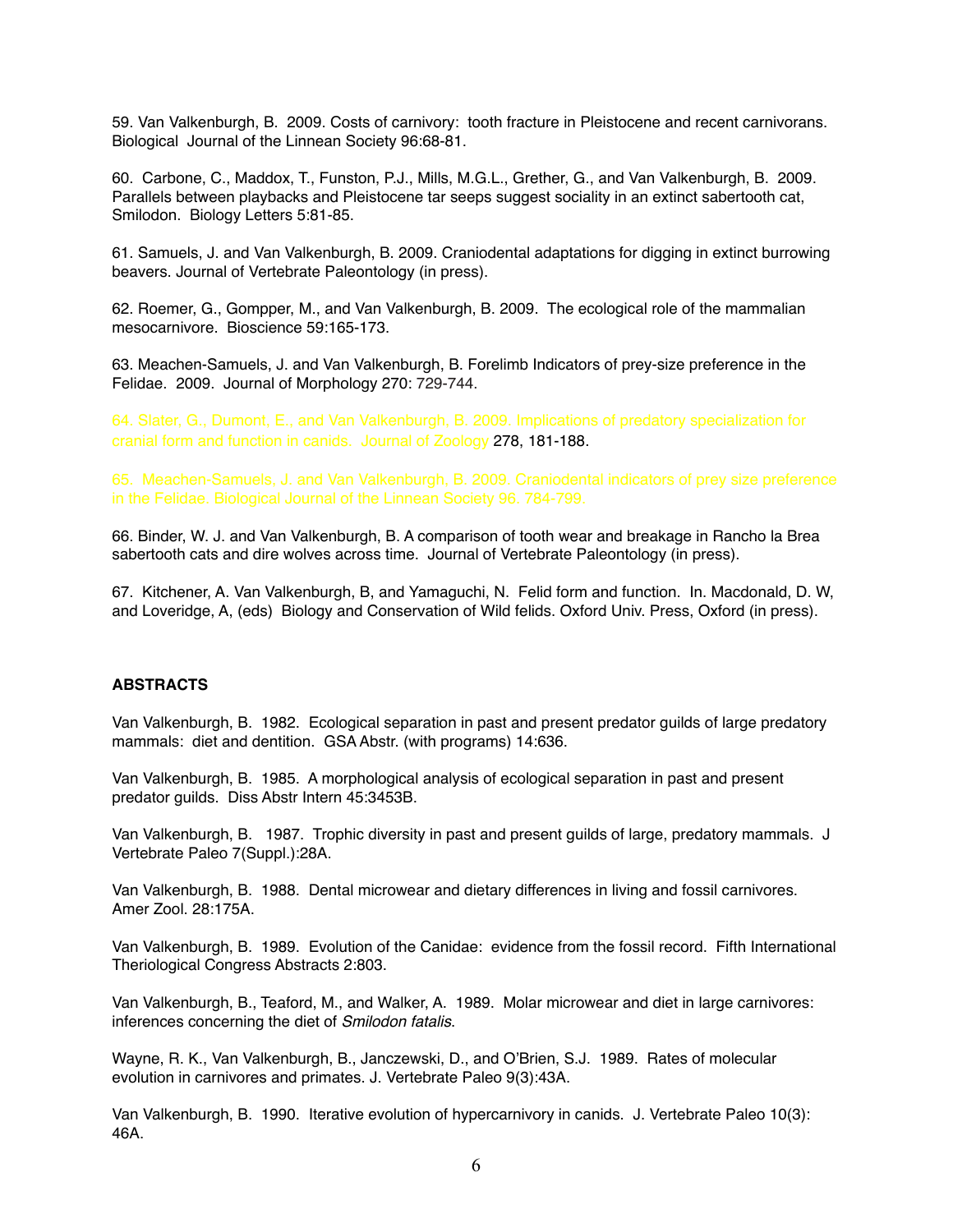Van Valkenburgh, B. and Wayne, R.K. 1990. Character displacement among sympatric East African jackals. Fourth International Congress on Systematic and Evolutionary Biology, Abstracts, 1:26.

Biknevicius, A.R. and Van Valkenburgh, B. 1991. Feeding behavior of Smilodon. Amer Zool 31:54A.

Biknevicius, A. R. and Van Valkenburgh, B. 1992. Form and function of carnivore incisors: implications for sabertooth cat behavior. J Vertebrate Paleo 12(3): 19A.

Van Valkenburgh, B. 1993. Feeding behavior of large African carnivores in Kenya. Amer Zool 33:102A.

Van Valkenburgh, B. 1994. Feeding behavior of large, free-ranging African carnivores. J Morphology 220:404-405.

Van Valkenburgh, B. 1994. Incisor tooth shape and function in living and extinct predatory mammals. J Vertebrate Paleo 14(3):51A.

Duckler, G., Hertel, F., Van Valkenburgh, B. 1994. Paleopathologies of late Pleistocene dire wolves from Rancho La Brea. J Vertebrate Paleo 14(3):23A.

Van Valkenburgh, B. 1995. Causes of tooth fracture in past and present predators: inferences from intraspecific variation. J Vertebrate Paleo 15(3):58A.

Duckler, G. and Van Valkenburgh, B. 1996. Assessing the health of Late Pleistocene saber-tooth cats: a comparison of osteopathologies in ancient and modern populations of felids. J Vertebrate Paleo 16(3): 31A.

Beknevicius, A. and Van Valkenburgh, B. 1997. The threat behind the smile: incisors and their function in carnivorans. J Vertebrate Paleo 17(3):32A.

Pollack, A., Holmes, C., Rowe, T. and Van Valkenburgh, B. 1998. Respiratory turbinals revealed by ct scans: a comparison of forest and savannah canids. Amer Zoologist, 38:368.

Binder, W., Thompson, E., Van Valkenburgh, B. 1998. A new approach for estimating age in carnivorans. J. Vertebrate Paleontology, 18(3):27A.

Spencer, L., Van Valkenburgh, B., and Harris, J. 1999. Taphonomy at Rancho La Brea: a work in progress. J. Vertebrate Paleontology, 19(3):77A.

Theodor, J.M., Van Valkenburgh, B., Friscia, A. and Rowe, T. 2001. CT scan based quantitative comparison of respiratory turbinates in the Canidae and Felidae. Amer Zoologist 41:1606.

Van Valkenburgh, B., Theodor, J.M., and Friscia, A. 2001. Respiratory turbinates of carnivorans revealed by CT scans: a quantitative comparison. J Vertebrate Paleo, 21(3):110A.

Spencer, L., Van Valkenburgh, B., and Harris, J. 2001. Evidence for carnivore ravaging at Rancho La Brea. J. Vertebrate Paleo, 21(3):103A.

Van Valkenburgh, B., Spencer, L., Harris, J., Samuels, J., Friscia, A., and Meachen, J. 2004. Chronology and Spatial Distribution of Large Mammal Bones in Pit 91, La Brea. J. Vertebrate Paleo, 24:124A.

Kennedy, N.K., Fartash, A., Van Valkenburgh, B. 2006. Adaptations of the cervical spine to prey capture in canines. Integrative and Comparative Biology, 45(6):1024.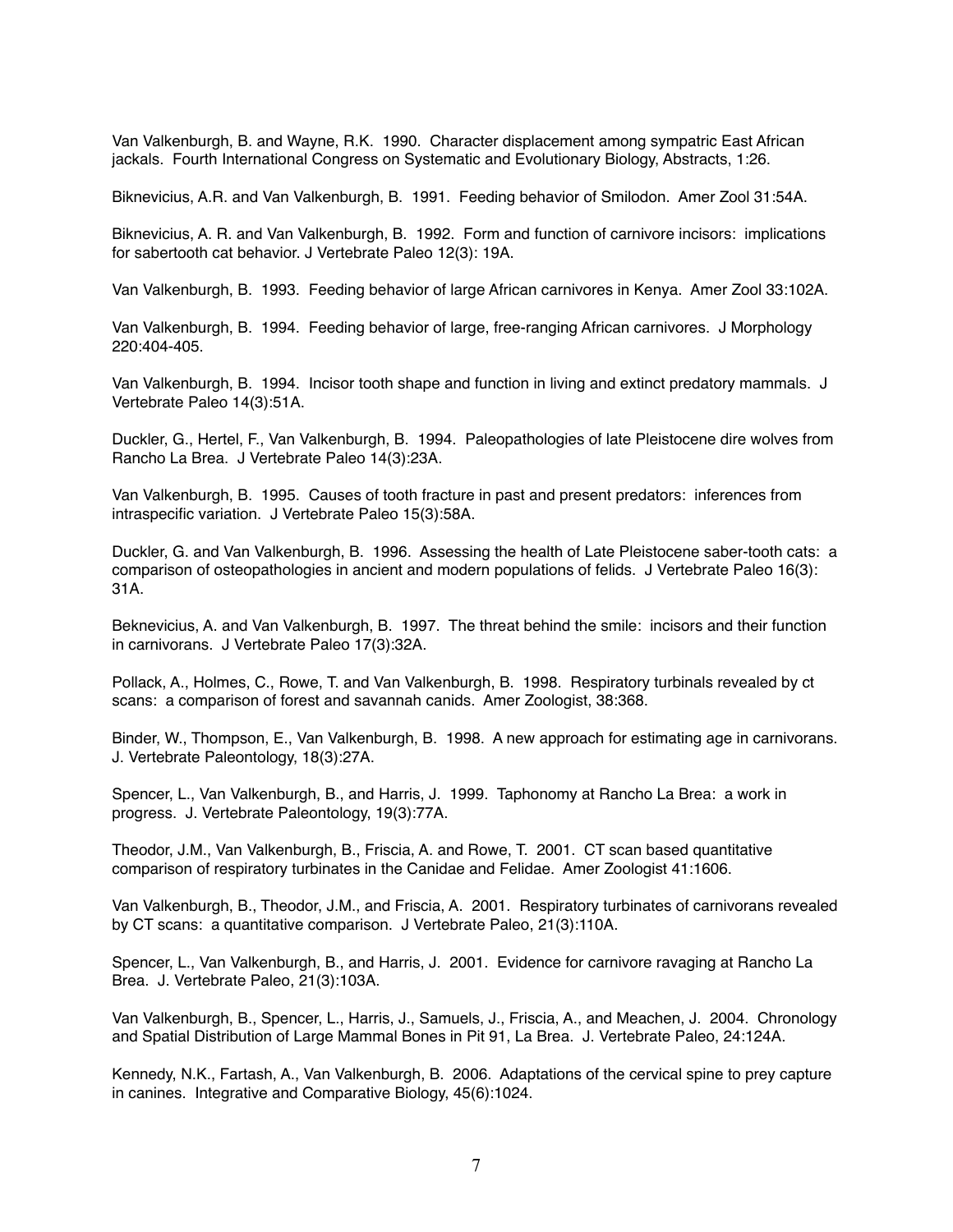Adam, P.J., and Van Valkenburgh, B. 2005. Ecomorphology and the evolution of the Cenozoic carnivorous marine mammal feeding guild. Pages 76-77 in Abstracts of the Plenary, Symposium, Poster, and Oral Papers at the IX International Mammalogical Congress, Sapporo, Japan, July 31-August 5, 2005.

Jett, K.N., McKenzie, N.R., Olson, J.D., Adam, P.J., and Van Valkenburgh, B. 2005. Dire circumstances in Late Pleistocene Rancho La Brea: environmental fluctuations reflected in carnivore craniodental morphology and tooth wear. J. Vertebrate Paleo, 24 (suppl.):75A.

Jett, K.N., McKenzie, N.R., Olson, J.D., Adam, P.J., and Van Valkenburgh, B. 2005. Dire circumstances in Late Pleistocene Rancho La Brea: environmental fluctuations reflected in carnivore craniodental morphology and tooth mesowear. Page 46 in IPC Programme: the Second International Palaentological Congress, Beijing, China, June 17-21, 2006.

Binder, W., Van Valkenburgh, B. 2006. Temporal variation in tooth fracture and tooth wear among Rancho La Brea sabertoothed cats. J. Vertebrate Paleo 26 (3):42A-43A.

Van Valkenburgh, B., Leonard, J., Wayne, R. 2006. Cryptic extinction of a unique Pleistocene wolf ecomorph. J. Vertebrate Paleo 26(3):134A-135A.

Slater G., Dumont E., Van Valkenburgh B. 2007. Implications of craniofacial form for performance of the canid skull during prey killing and feeding. J. Vertebrate Paleontology 27: 148A-148A

Van Valkenburgh, B. and Slater, G. 2008. Craniofacial form and performance of the canid skull during prey killing and feeding. Journal of Veterinary Behavior 3.

#### **BOOK REVIEWS AND COMMENTARIES**

2000 Review of The History of the Origin, Evolution and Dispersal of the Late Pleistocene Mammuthus-Coelodonta Faunal Complex in Eurasia (Large Mammals), by Ralf-Dietrich Kahlke, Quarterly Review of Biology (accepted for publication).

1997 Review of The Big Cats and their Fossil Relatives, by A. Turner and M. Anton. Quarterly Review of Biology 72:478.

1987 An entangled bank -- The Smithsonian conference on the evolution of terrestrial ecosystems (with R. Beerbower and S. Scheckler). Palaios 2:526-527.

1988 Vertebrates, Phylogeny and Philosophy. (Review of Vertebrates, Phylogeny and Philosophy, J. Lillegraven and K.M. Flanagan, eds.) J. Vert. Paleo. 8:347-348.

#### **UNIVERSITY SERVICE**

Chair, Darwin Celebration Committee, 2008-09 Member, 2008-09 Search Committee for the Life Sciences Dean Participant, General Education meeting for WASC (Western Association of Schools and Colleges) 2008 Ad Hoc member, GE Governance review of Society and Culture, 2007-08 Member, IoE Personnel Committee, 2008-present Member, GE Governance Committee 2007-present Member, Campus-wide Sustainability Committee, 2007-present Member, Academic subcommittee, Campus-wide Sustainability Committee, 2007-present Faculty Sponsor, Bruin Equestrian Team, 2004-2006 Co-Director (with Dr. Robert Wayne and Dr. Thomas B. Smith), UCLA Conservation Genetics Resource Center, 2004-present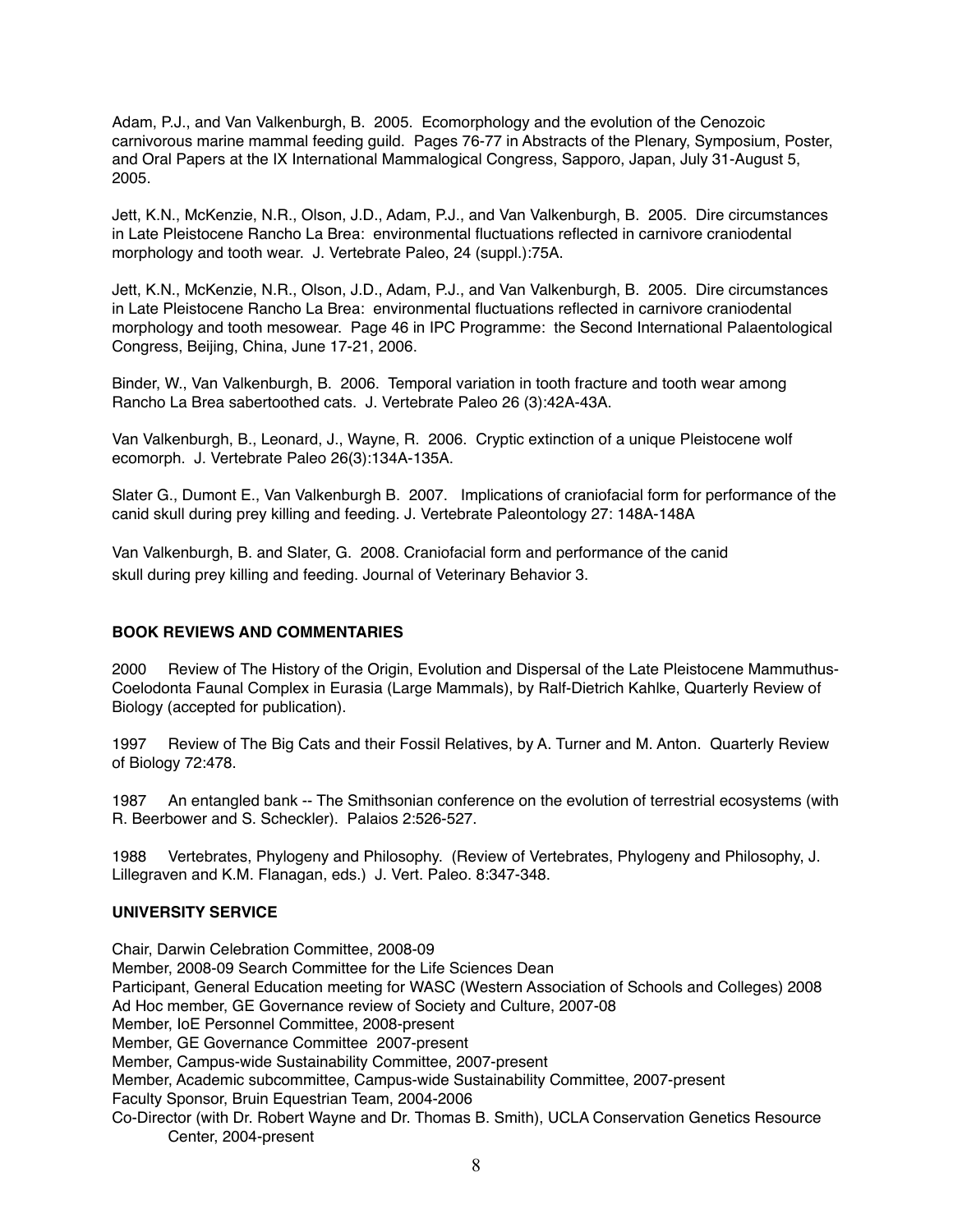Member, Chancellor's Competitiveness Task Force: Action Group on Space, 2002 Faculty panelist, Sciences Roundtable for Undergraduates, 2002 Member, Catalyst Mentorship Program, 1999 Campus Ad Hoc Review Committee, 1998 Member, Committee on Libraries, 1997-2001 Member, Anthropological Casts Review committee, 1997-1998 Member, Chancellor's review committee for the Dean of Life Sciences, 1996-1997 Member, ad hoc committee of College of Letters and Science to monitor the implementation of the impacted course designation Faculty speaker, UCLA Summer Orientation Program, 1995 Member, Life Sciences/Mathematics Coordinating Committee, 1994 Member, University Charges Committee, Academic Senate, 1993-1995 Member, Executive Committee, College of Letters and Science, 1993-1997 Member, Graduate Division Fellowship Review Committee, 1993-1994 Member, Life Sciences Cluster Course Subcommittee, College of Letters and Science, 1992-1993 Curator, UCLA Vertebrate Paleontology collections, 1989-present

#### **DEPARTMENTAL SERVICE**

Chair and P.I., Natural History NSF Collections Improvement Grant committee, 2008 Personnel Committee 2008-09 Development Committee 2008-present Evolutionary Biologist and Ecologist Search Committee 2007-08 Life Sciences Replacement Building, 2005-2006 Graduate Awards Committee, 2005 Graduate Admissions and Support Committee, 2005-2006 Department Graduate Awards Subcommittee, 2005-2006 IGERT Proposal Committee, 2005-2006 Committee on Departmental Written Qualifying Examination, 2005 Chair, ad hoc committee on graduate support packages, 2004-2006 Chair, Ecologist Search Committee, 2004-2005 Department Personnel Committee, 2004-2006 Department Ecologist Search Committee, Chair, 2004-2005 GAANN Proposal Committee, 2003-2005 Life Sciences Building Renovations Project Planning Committee, 2002-2003 Co-organizer with Joan Silk of joint departmental seminar series with Departments of Anthropology and Organismic Biology, Ecology, and Evolution, 2000-2001 Graduate Admissions and Support Committee, 1997 Planning Committee, 1994-1995 Ad hoc committee on "White Paper," 1994 Chair, Graduate Admissions and Support Committee, 1993-1996 Departmental Executive Council, 1993-1996 Member 1992, Chair 1992-1993, Evolutionary Biologist Search Committee Planning Committee, 1992 Committee on Staffing Needs, 1991-1992 Departmental Promotions Committee, 1990-1992 Member, Personnel Committee, 1990-1991 Chair, Integrative Biology Seminar Series committee, 1989-1990 Chair, Departmental Written Qualifying Exam Subcommittee on Morphology and Morphogenesis, Integrative Biology, 1989-1990 Co-chair, Committee on Graduate Studies In Evolutionary Biology at UCLA, 1988-1989 Chair, development of evolution program flyer for graduate recruitment, 1988-1989 Chair's special committee on undergraduate programs, 1988-1989 Spokesperson, Evolutionary Biology subgroup, Integrative Biology, 1988-1989 Curriculum and Scheduling Committee, 1987-1988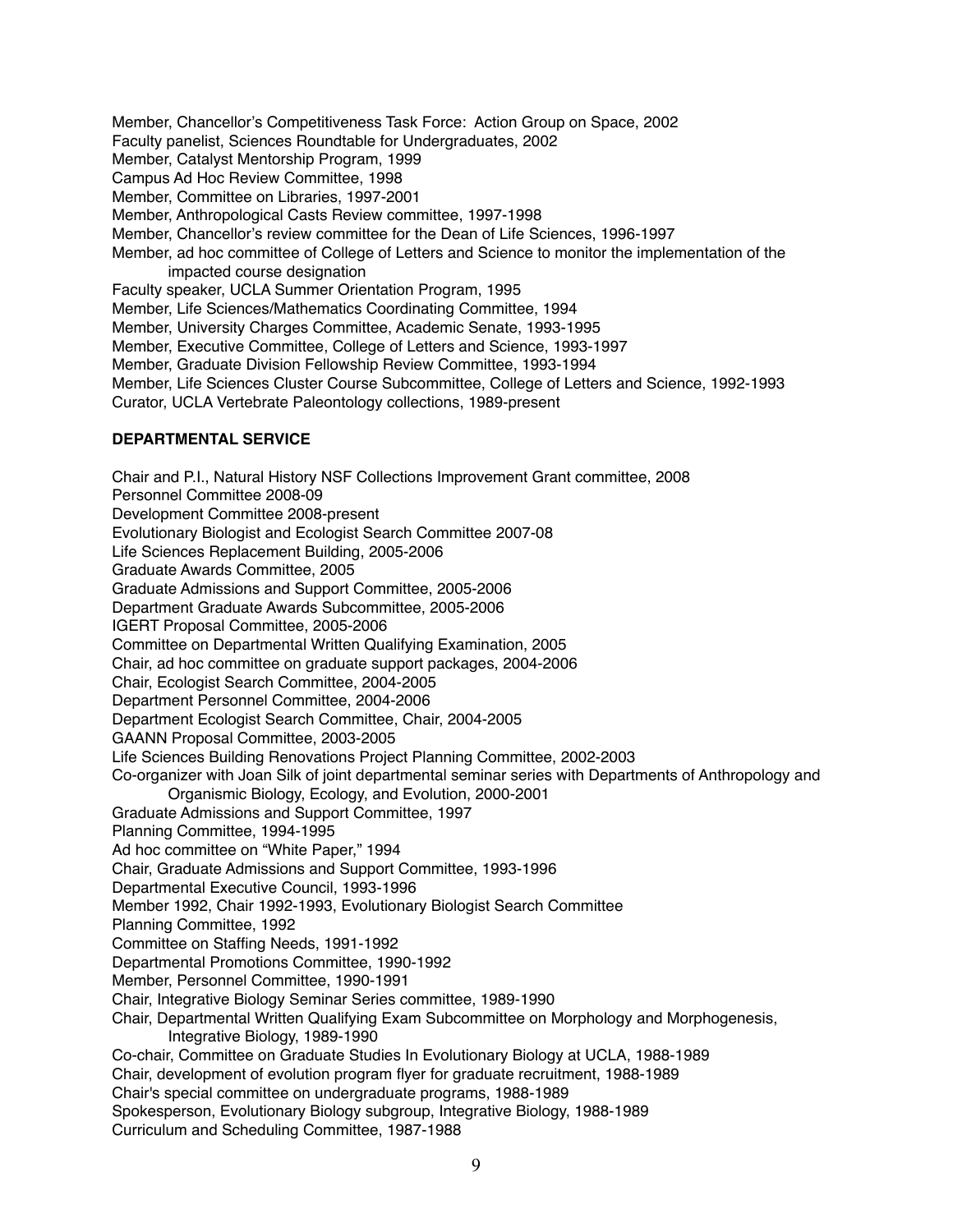Division II Seminar Committee, Department of Biology, 1987-1988 Non-Mammalian Animal Care Committee, Department of Biology, 1986-1987 Biological Anthropologist Search Committee, Department of Anthropology, 1986-1987

# **MEMBERSHIPS IN PROFESSIONAL ORGANIZATIONS**

American Society of Mammalogists: member, Student Honoraria Committee, 1991-1992 American Society of Zoologists: co-chair, Graduate and Postdoctoral Affairs Committee, 1987-1990; cochair/organizer of Division of Vertebrate Morphology Symposium for the 1993 annual meeting, Nominating Committee for the Division of Vertebrate Morphology, 1994-1995 American Association for the Advancement of Science California Academy of Sciences, honorary fellow Center for the Study of the Evolution and Origin of Life, UCLA

IUCN/SSC (World Conservation Union/Species Survival Commission) Canid Specialist Group, 2001-

present

Sigma Xi

Society of Vertebrate Paleontology: Development Committee member, 1994-1996, Executive Committee Member-at-Large, 1997-1999, Vice-President, 2006-08, and President, 2008-present

Society of Integrative and Comparative Biology

# **OTHER PROFESSIONAL ACTIVITIES**

International Union for the Conservation of Nature (IUCN), Canid Specialist Group, member 2001-present Systematics Agenda 2000: Earth History and Global Change Committee

Invited Participant, Conservation Assessment and Management Plan Workshop for Canids, Hyenas, and Aardwolves, Fossil Rim, Texas, 1997

Associate Editor, Evolution, 1994-1996

#### **CONSULTING ACTIVITIES**

| 2007-2008 | Scientific Advisor, Travelling exhibition entitled, "TIGERS- Tracking a Legend" produced<br>and designed by Carol Amore, wildlife photographer |
|-----------|------------------------------------------------------------------------------------------------------------------------------------------------|
| 2007      | Consultant, planning process for a new exhibit on mammal evolution, LA County Museum<br>of Natural History                                     |
| 2006      | Reviewer, Linnaeus Applications, Swedish Research Council                                                                                      |
| 2003-2009 | Reviewer, National Science Foundation grant proposals                                                                                          |
| 2003-2006 | Leakey Foundation grant proposals                                                                                                              |
| 2000-2002 | Scientific Advisor, "Dogs: Wolf, Myth, Hero, and Friend" exhibition, Los Angeles County<br>Museum of Natural History                           |
| 2001      | Member, Search committee for a Curator of Vertebrate Paleontology, Natural History<br>Museum of Los Angeles County                             |
| 2000      | Consultant, planning process for a new museum of natural history, Los Angeles County                                                           |
| 1997      | Member, External Committee to review the University of California, Berkeley Museum of<br>Paleontology                                          |
| 1994-1997 | Guest Curator, Cats: Wild to Mild, a 5000 foot traveling exhibit developed by the Los<br>Angeles County Museum of Natural History              |
| 1994-1997 | Panel Member, Ecological and Evolutionary Physiology Program, National Science<br>Foundation                                                   |
| 1990-1999 | Reviewer of grant proposals: Smithsonian Institution, National Geographic Society                                                              |
| 1993-1996 | Consulting Editor, McGraw Hill Yearbooks of Science and Technology                                                                             |
| 1994      | Reviewer of manuscript for Terra, the publication of the Los Angeles County Museum of<br><b>Natural History</b>                                |

#### **ARTICLES AND PRESENTATIONS FOR THE PUBLIC**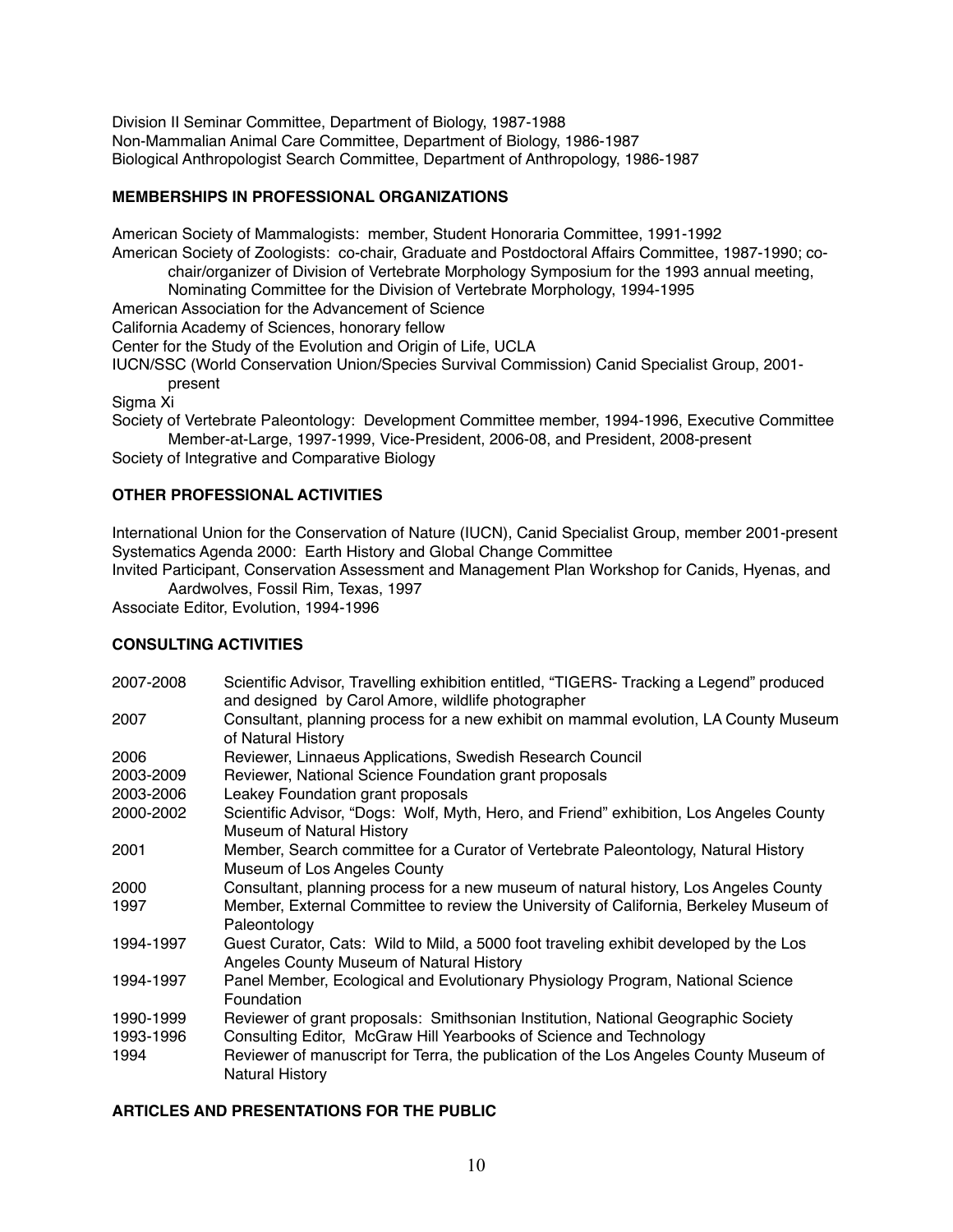| 2009      | Scientific Advisor and televised speaker, National Geographic documentary on<br>prehistoric "bear-dogs"                                                                                                |
|-----------|--------------------------------------------------------------------------------------------------------------------------------------------------------------------------------------------------------|
| 2008      | "Herding saber-tooth cats" interview, Quirks and Quarks, Radio One, Canadian<br>Broadcasting Company (http://www.cbc.ca/quirks/archives/08-09/qq-2008-11-01.html#4)                                    |
| 2008      | Scientific Advisor and televised speaker, History Channel documentary on                                                                                                                               |
|           | body size evolution                                                                                                                                                                                    |
| 2008      | Luncheon Speaker, Bruin Women, April 15, Faculty Center                                                                                                                                                |
| 2008      | Scientific Advisor and televised speaker, National Geographic documentary on<br>prehistoric "terror birds" and sabertooth cats                                                                         |
| 2006      | Scientific Advisor and televised speaker, National Geographic documentaries on<br>sabertooth cats and dire wolves                                                                                      |
| 2006      | Scientific Advisor, "Fossil Mysteries" exhibition, San Diego Natural History Museum                                                                                                                    |
| 2005      | Scientific Advisor, "Be the Creature," National Geographic Channel                                                                                                                                     |
|           |                                                                                                                                                                                                        |
| 2005      | "Predators of the Past," invited lecture presented at the 2005 California Science                                                                                                                      |
|           | Education Conference, Palm Springs, California                                                                                                                                                         |
| 2004      | "Origin of Land Mammals," invited lecture to medical professionals at Encino-Tarzana<br>Medical Center (Continuing Medical Education Program)                                                          |
| 2004      | "Sabertooth tigers, oh my!", invited talk to second grade students at Victory Blvd.<br>Elementary School, North Hollywood, California                                                                  |
| 2004      | Van Valkenburgh, B. How to build a dog. Part 1: A bonanza of senses. The Bark                                                                                                                          |
| 2004      | 27:32-35.<br>Van Valkenburgh, B. How to build a dog. Part 2: Form follows function. The Bark                                                                                                           |
|           | 28:40-44.                                                                                                                                                                                              |
| 2004      | Robinson, Janine, "Cat-alyst for Conservation: Champion for Carnivores," UCLA Today                                                                                                                    |
| 2004      | "Tales Told by Teeth," lecture provided to the docents of the George C. Page Museum                                                                                                                    |
| 2003      | "It's Lonely at the Top," interview, Quirks and Quarks, Radio One, Canadian Broadcasting                                                                                                               |
|           | Company                                                                                                                                                                                                |
| 2003      | Press conference for international journalists for an article in The Times of London on                                                                                                                |
|           | "Extinct," a National Geographic Channel series on Pleistocene predators                                                                                                                               |
| 2003      | Scientific Advisor, National Geographic Channel, "Extinct!" series                                                                                                                                     |
| 2002-2003 | Advisor, National Geographic Magazine, articles on dog evolution and the history of<br>mammals                                                                                                         |
| 2002      | "Walking with Prehistoric Beasts," BBC Television, interview                                                                                                                                           |
|           |                                                                                                                                                                                                        |
| 2001      | Speaker, Wall-to-Wall television documentary, "Extinct"                                                                                                                                                |
| 2001      | Interview, BBC documentary on saber-tooth cats                                                                                                                                                         |
| 1999      | Speaker, "Documenting Nature: The Collections of Donald Ryder Dickey," Friends of the<br><b>UCLA Library</b>                                                                                           |
| 1998      | Speaker, UCLA Chancellor's Associates Bruin Woods Weekend                                                                                                                                              |
| 1998      | Lecturer, National Geographic Society                                                                                                                                                                  |
| 1998      | Televised speaker, Glasshead Productions series on Evolution                                                                                                                                           |
| 1998      | Contributor, Dynamerica film, "Body by Nature"                                                                                                                                                         |
| 1997      | Lecturer, Fellows Program, Los Angeles County Museum of Natural History                                                                                                                                |
|           |                                                                                                                                                                                                        |
| 1997      | Lecturer, Docents Program, Los Angeles County Museum of Natural History                                                                                                                                |
| 1996      | Televised speaker, KOCE-TV Coast educational telecourse series, "Cycles of Life"                                                                                                                       |
| 1996      | Televised speaker, Arts and Entertainment documentary on cats                                                                                                                                          |
| 1996      | "Working with Cats," interview for web site of "Cats! Wild to Mild," Los Angeles County                                                                                                                |
|           | Museum of Natural History, www.nhm.org/cats/bios/vanval/index.htm.                                                                                                                                     |
| 1994      | "Tough Times in the Tar Pits," Natural History, 4:84-85,                                                                                                                                               |
| 1993      | Consultant and contributor, popular book on bears, Weldon-Owen Ltd.                                                                                                                                    |
| 1992      | "From the Origin of Vertebrates to the Origin of Mammals," lecture in "Major Events in the<br>History of Life, UCLA Extension/Center for the Study of Evolution and the Origin of Life,<br><b>UCLA</b> |
| 1991-1992 | Consultant for book and television series on carnivores, Natural History Unit, British                                                                                                                 |
|           | <b>Broadcasting Corporation</b>                                                                                                                                                                        |
| 1990      | Consultant on television documentary on the African hunting dog, National Geographic                                                                                                                   |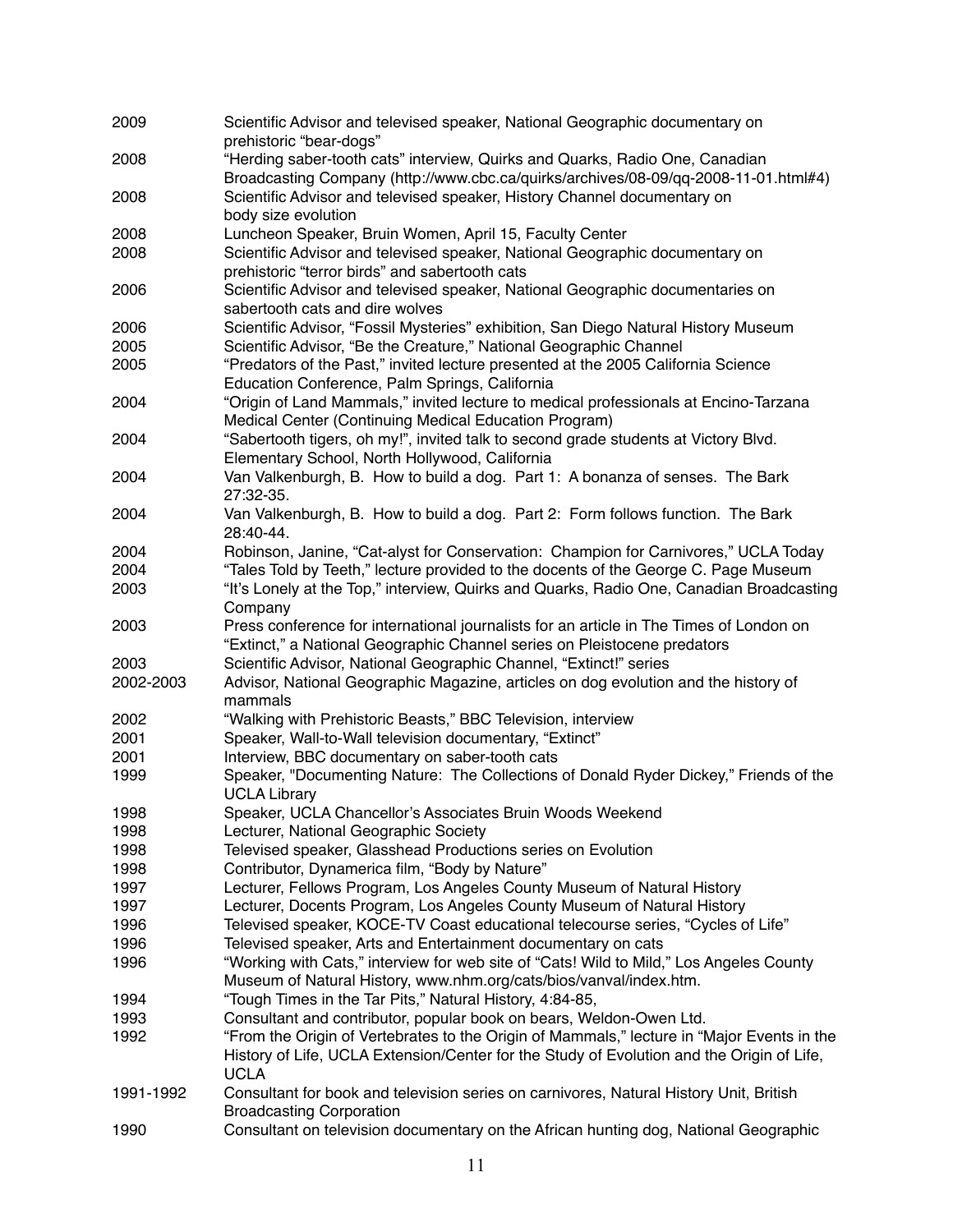Society

1990! ! Consultant on children's book on cheetahs, Zoobooks

1990 **1990** Cats in communities: past and present. In Seidensticker, J. (ed.), Great Cats. Weldon Owen, Sydney, Australia.

# **INVITED LECTURES**

- 2009 "Sociality in sabertooths? New evidence from Rancho la Brea" Department of Geological Sciences, University of Oregon, Eugene.
- 2008 "Sociality in sabertooths? New evidence from Rancho la Brea" Department of Geological Sciences, University of Michigan, Ann Arbor
- 2008 "Finite Element Analysis of Cranial Form and Function in Canids", Department of Ecology and Evolutionary Biology, University of Michigan, Ann Arbor
- 2008 "Solitary or Social", Wolf Study group and park rangers, Yellowstone National Park, Mammoth Hot Springs, WY
- 2007 "Evolution of Feeding Adaptations in Carnivorans," Symposium on Feeding Adaptations of Vertebrates, Society of Integrative and Comparative Biology Annual Meeting, Phoenix, Arizona
- 2006 "Tales Told by Skulls: Ecomorphology of Extinct and Extant Carnivores," Department of Ecology and Evolutionary Biology, University of California, Irvine
- 2005 "The Rise and Fall of North American Canids," Brown University, Section of Ecology and Evolutionary Biology
- 2005 University of California, Riverside, Department of Ecology and Evolutionary Biology
- 2005 "Cope's Rule, Hypercarnivory and Extinction," Center for the Study of Evolution and the Origin of Life, UCLA
- 2004 "Respiratory Turbinates of Canids and Felids Revealed by High-Resolution CT Scans," Center for Functional Anatomy and Evolution, The Johns Hopkins University, Maryland
- 2004 "The Rise and Fall of North American Canids," University of Colorado, Boulder, Department of Environmental, Population, and Organismic Biology
- 2004 University of California, Santa Cruz, Department of Geology
- 2004 "Feeding Morphologies and Strategies in Carnivorous Synapsids," Seventh International Congress on Vertebrate Morphology, Boca Raton, Florida
- 2002 Geological Society of America, Symposium on the Fossil Record of Predation, GSA Annual Meetings, Denver
- 2001 Invited participant/speaker, National Academy of Sciences Frontiers in Polar Biology Workshop Tahoe, Nevada
- 2001 Yale University, Department of Geology and Geophysics
- 2001 California State University, Northridge, Department of Biology
- 2001 University of Michigan, Ann Arbor, Museum of Paleontology
- 2001 IUCN Conference on Canid Biology, Oxford, UK
- 2000 Ohio University, Athens, Department of Biomedical Science
- 1999 Society for Experimental Biology, Annual Meeting, Biomechanics and Behaviour Symposium, Edinburgh, Scotland
- 1999 University of Chicago, Department of Organismic Biology and Anatomy
- 1998-1999 National Center for Ecological Analysis and Synthesis (NCEAS) working group on "Habitat and Climate Inference from the Structure of Mammal Communities"
- 1998 National Geographic Society, Washington, DC
- 1998 National Institutes of Health/NOAH's Network: short course on Conservation Genetics, Conservation and Research Center, Front Royal, Virginia, lecture on paleoecology
- 1998 Wenner-Gren Conference, Meat-eating and Hominid Evolution, Madison, Wisconsin
- 1997 San Diego Museum of Natural History
- 1997 National Institutes of Health/NOAH's Network: short course on Conservation Genetics, Conservation and Research Center, Front Royal, Virginia, lecture on paleoecology
- 1996 National Institutes of Health/NOAH's Network: short course on Conservation Genetics, Conservation and Research Center, Front Royal, Virginia, lecture on paleoecology
- 1996 Invited lecturer, University of California, Berkeley Museum of Paleontology Short Course,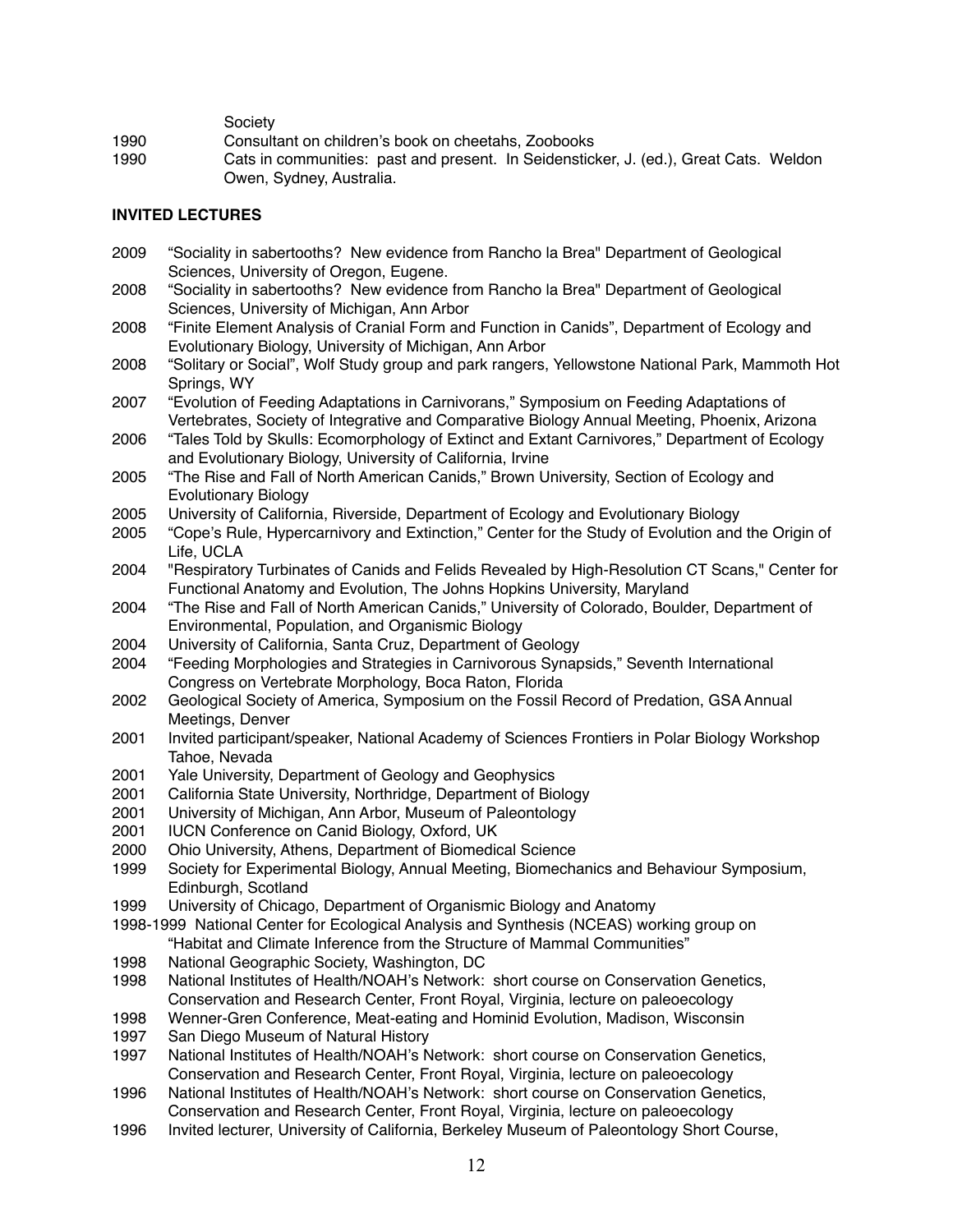"Tracking the Course of Evolution," March 9-10

- Symposium on Community Unity, North American Paleontological Convention, Washington, DC
- Department of Cell Biology and Anatomy, The Johns Hopkins School of Medicine
- Department of Zoology, Duke University
- Department of Biological Anthropology, Duke University
- Department of Paleobiology, National Museum of Natural History
- National Cancer Institute, Frederick, Maryland
- School of Forestry, Michigan Technological University, Houghton
- Department of Biology, University of Nevada, Las Vegas
- Department of Biology, University of Massachusetts, Amherst
- 1994 Pepperdine University, Malibu, California<br>1994 Department of Biology, UCLA
- Department of Biology, UCLA
- Center for the Study of the Evolution and Origin of Life, UCLA
- California State University, San Bernardino
- Fourth International Theriological Congress, Sydney, Australia
- Department of Geology, University of Chicago
- Departments of Anatomy and Anthropology, State University of New York at Stony Brook
- Department of Biology, University of California, Riverside
- Joint Workshop on Russian-American Quaternary Paleozoology, Illinois State Museum, **Springfield**
- Symposium on Rancho La Brea, Southern California Academy of Natural Sciences Annual Meeting
- Symposium on Mammalian Predation, Zoological Society of London
- Sewall P. Wright Memorial Lecture Series, Committee on Evolutionary Biology, University of Chicago
- Department of Zoology, University of Washington
- Center for the Study of the Evolution and Origin of Life, UCLA
- Symposium on Ecological Morphology, American Society of Zoologists Annual Meeting, San Antonio, Texas
- Naturalists Forum Series, Academy of Natural Sciences, Philadelphia, Pennsylvania
- Department of Biology, University of California, Berkeley
- Department of Zoology, University of Tennessee, Nashville
- Department of Biology, Brown University, Providence, Rhode Island
- Kenya Museum Society, Nairobi, Kenya
- Fifth International Theriological Congress, Rome, Italy
- Department of Geology, University of California, Davis
- Department of Biology, University of California, Riverside
- Symposium in Honor of E.C. Olson, Society of Vertebrate Paleontology, Tucson, Arizona
- Department of Biology Seminar Series, San Diego State University
- "Body Size in Mammalian Paleobiology," Florida State Museum, University of Florida, Gainesville
- Invited participant, 1st Conference on the Evolution of Terrestrial Ecosystems, United States National Museum, Airlie House, Virginia
- Invited speaker, Symposium in Honor of E. C. Olson, Society of Vertebrate Paleontology Annual Meeting, Tucson, Arizona
- Department of Immunology and Infectious Diseases Seminar Series, Johns Hopkins School of Public Health
- Department of Ecology and Evolution Seminar Series, Brown University, Providence, Rhode Island
- Center for the Study of Evolution and the Origin of Life, UCLA
- Natural History Museum, Los Angeles County
- Visiting Scientist Seminar Series, National Museums of Kenya, Nairobi, Kenya
- Third International Congress on Systematics and Evolutionary Biology, Brighton, England

#### **PAPERS PRESENTED**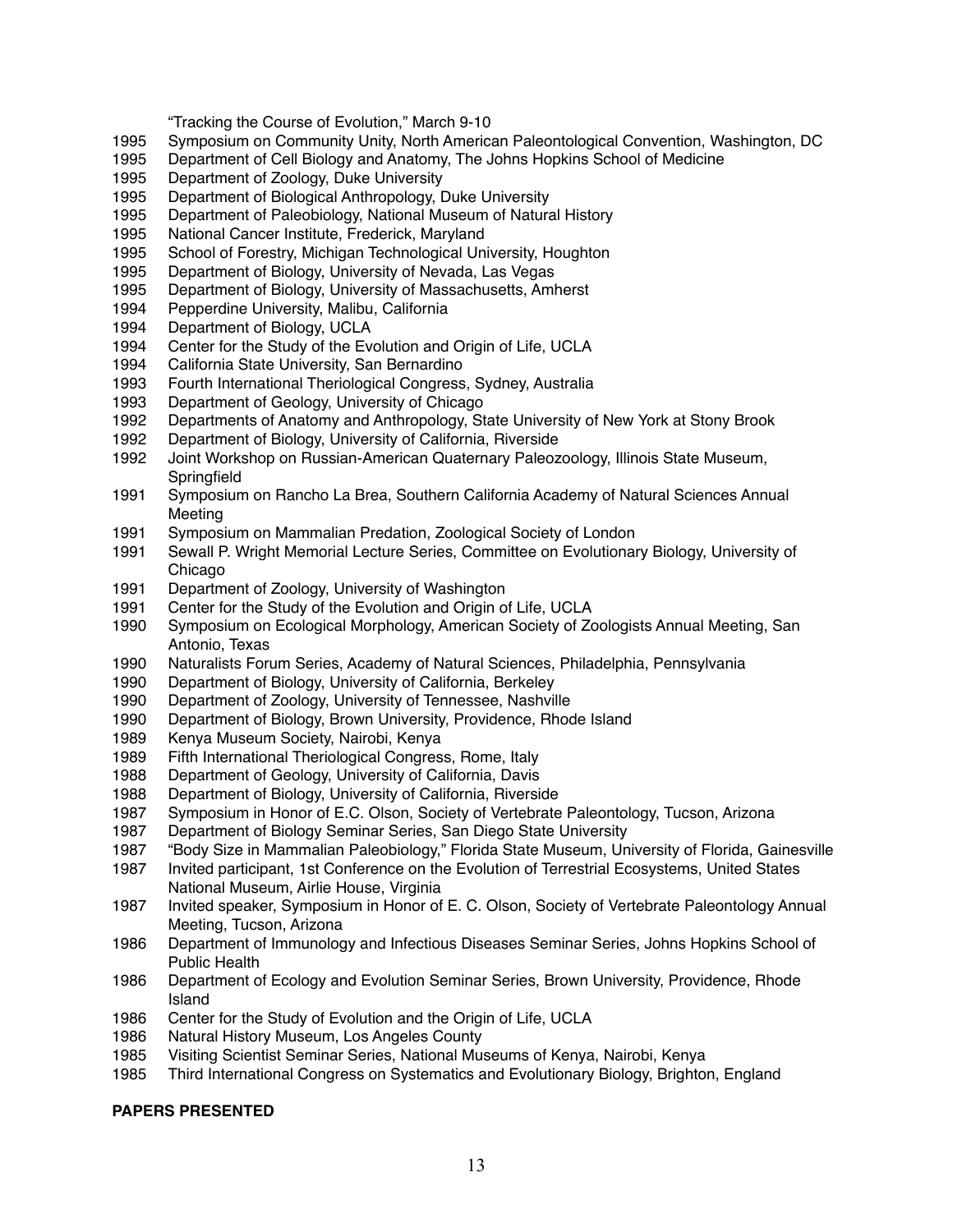- International Canine Science Forum, Budapest, Hungary National Science Foundation workshop on sabertooth cats, Pocatello, ID Society of Vertebrate Paleontology Annual Meeting, Ottawa, Canada Society of Vertebrate Paleontology Annual Meeting, Mesa, Arizona Society of Vertebrate Paleontology Annual Meeting, Denver, Colorado Society of Vertebrate Paleontology Annual Meeting, Minneapolis, Minnesota Society for Integrative and Comparative Biology Annual Meeting, Anaheim, California Society of Vertebrate Paleontologists Annual Meeting, Norman, Oklahoma Sixth International Congress on Vertebrate Morphology, Jena, Germany Invited Participant/speaker, Museum of Paleontology seminar, University of Michigan, Ann Arbor Plenary lecture, International Canid Biology and Conservation meeting, Oxford, UK Society of Vertebrate Paleontologists Annual Meeting, Mexico City Society of Vertebrate Paleontologists Annual Meeting, Denver, Colorado Society for Integrative and Comparative Biology Annual Meeting, Denver, Colorado International Theriological Congress, Acapulco, Mexico Society of Vertebrate Paleontologists Annual Meeting, New York, New York Society of Vertebrate Paleontologists Annual Meeting, Pittsburgh, Pennsylvania Society of Vertebrate Paleontologists Annual Meeting, New York, New York Society of Vertebrate Paleontologists Annual Meeting, Seattle Washington International Congress of Vertebrate Morphologists, Chicago, Illinois American Society of Zoologists Annual Meeting, Los Angeles, California Society of Vertebrate Paleontologists Annual Meeting, Toronto, Ontario American Society of Zoologists Annual Meeting, Atlanta, Georgia Society of Vertebrate Paleontologists Annual Meeting, Lawrence, Kansas International Congress on Systematics and Evolutionary Biology, College Park, Maryland Society of Vertebrate Paleontologists Annual Meeting, Austin, Texas American Society of Zoologists, Annual Meeting, San Francisco, California Society for the Study of Evolution Annual Meeting, Pacific Grove, California Society of Vertebrate Paleontologists Annual Meeting, New York, New York Society of Vertebrate Paleontologists Annual Meeting, Philadelphia, Pennsylvania American Society of Zoologists, Division of Vertebrate Morphologists Regional Meeting, Chicago, Illinois
- American Society of Mammalogists 65th Annual Meeting, Orono, Maine

# **TEACHING AND FIELD EXPERIENCE**

Professor, University of California, Los Angeles, 1986-present: vertebrate morphology, vertebrate paleontology, mammalogy, macroevolution, evolution of the cosmos and life

Research on the systematics and morphology of Chilean canids, Chile, November 1993 Research on the feeding behavior of large carnivores in the Masai Mara, Kenya, Summer 1989, 1990 Research on ecology, morphology and genetics of East African jackals, Summer 1987; Kenya Crew Member, Leakey-Walker paleontological expedition to Rusinga Island, Kenya, Spring 1985 Instructor, Human Anatomy and Embryology, The Johns Hopkins School of Medicine, 1984-1986 Co-leader, Fieldwork in Vertebrate Paleontology, Summer 1978, 1980; New Mexico and Wyoming

# **UCLA COURSES TAUGHT**

Biol/OBEE/EE Biol 110 – Vertebrate Morphology Biol/OBEE/EE Biol 115 -- Mammalogy Biol/OBEE/EE Biol 117 – Vertebrate Paleontology Biol/OBEE/EE Biol CM145 -- Advanced Paleontology Biol/OBEE/EE Biol 190ABCD – Honors Research in Biology Biol/OBEE/EE Biol 199 – Special Studies (Independent Research) Biol/OBEE/EE Biol 208 – Advanced Vertebrate Morphology Biol/OBEE/EE Biol M231B – Advanced Evolutionary Biology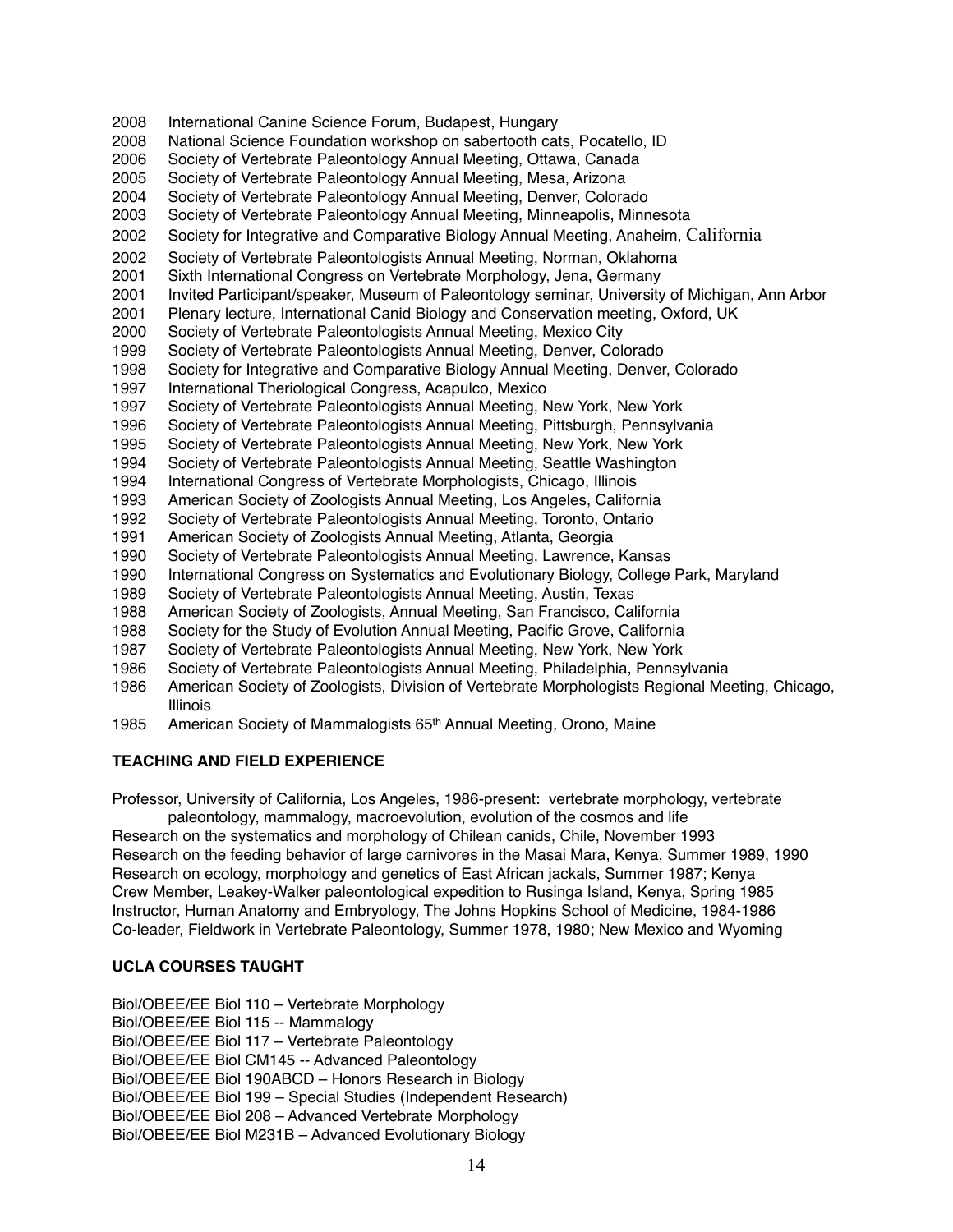Biol/OBEE/EE Biol 260 – Seminar: Biology of Terrestrial Vertebrates Biol/OBEE/EE Biol 262 – Seminar: Vertebrate Paleontology Biol/OBEE 296/B – Cells, Organisms and Populations Biol/OBEE/EE Biol 596 – Directed Individual or Tutorial Studies Biol/OBEE/EE Biol 597 -- Prep for MA Comprehensive or PhD Qualifying Exams Biol/OBEE/EE Biol 598 -- MA Thesis Research and Writing Biol/OBEE/EE Biol 599 -- PhD Dissertation Research and Writing EE Biol M200A -- Evolutionary Biology GE Cluster 70AB – Evolution of the Cosmos and Life OBEE/EEB 267 – Seminar: Current Topics in Evolutionary Ecology OBEE 297 – Selected Topics in Organismic Biology, Ecology, and Evolution OBEE 375 – Teaching Apprentice Practicum

## **GRADUATE STUDENTS**

Chairperson of 13 Ph.D. student committees.

Committee member, 17 Ph.D. and six M.S. students.

Theses completed under my direction:

- Hertel, Fritz 1993. Ecomorphological analysis of past and present guilds of avian scavengers. Anyonge, William 1993. Locomotor and dietary adaptations in large extinct and extant carnivorans.
- Deméré, Thomas 1994. Phylogenetic systematics of the Family Odobenidae (Mammalia: Carnivora) with descriptions of new species from the Pliocene and a review of marine mammal paleofaunas of the world.
- Duckler, Geordie 1997. An osteopathological assessment of the health of North American mammals from the upper Pleistocene (40,000-11,000 bp).

Binder, Wendy 1998. Functional aspects of tooth and jaw development in large carnivores. Sacco, Tyson 2001. The functional morphology and evolutionary biology of bears.

Friscia, Anthony R. 2004. Paleobiology of carnivorous mammals in the North American Eocene. Adam, Peter J. 2007.

Samuels, Joshua X. 2008. Meachen-Samuels, Julie A. 2008,

Masters students (degrees completed): Pollack, Ari (1999) Kim, Sharon (1996)

# **POSTDOCTORAL FELLOWS**

Sedylmayr, Jayc 2001-2003 Theodor, Jessica 2001-2003

# **UCLA UNDERGRADUATE STUDENT RESEARCHERS (partial list)**

Afrand, Sahar Alburo, Anthony Bonn, Amanda Camara, Anthony Christopher Chan, Cindy Chang, Karen Chesler, Desiree

Chin, Matthew Christianson, Celia Dahl, Melanie Dracolakis, Lisa Fartash, Arian Foxman, Adam Galstyan, Anahit

Ganjian, Shahrouz Gershbock, Aaron Giambastiani, Christy Gilbert, Sophie Louise Girman, Derek Goodrich, Mavrick Gouine, Kim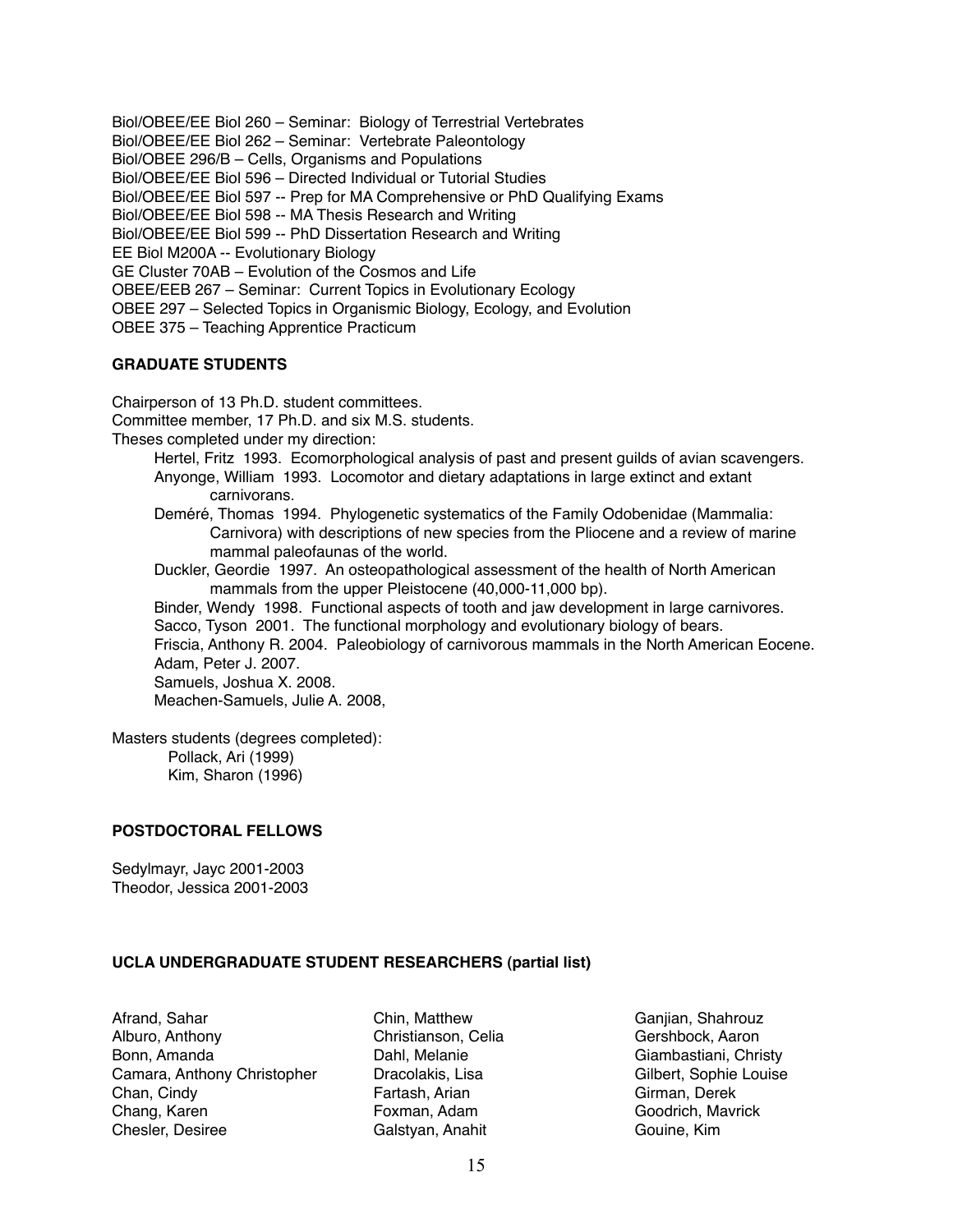Goux, Hippolyte Healy, Daniel Helms, Will Horton, David Jett, Kristin Kim, Sung Eun Lampert, Alexandra Lazik, Ryan Leavy, Michelle Yarosh, Will

Lochhead, Louise Wealthy McKenzie, Neil Ryan Mount, Michael Nguyen, Ronald Owada, Kumiko Pollack, Ari Ramirez, Caroline Scott, Kim Somoano, Brian

Spafford, Claire Starford, Brittny Thompson, Elicia Nicole Wedge, Daniel Wizenfeld, Aaron Wong, Ka Kim

# **VISITING UNDERGRADUATE RESEARCHERS**

Louis, Leeann, Summer 2008 (Hunter R. Rawlings III Presidential Research Scholar, Cornell University) Galligan, Aisling, Winter Quarter, 2009 (from Dartmouth University)

## **REVIEWING AND OTHER EDITORIAL SERVICES TO SCHOLARLY PUBLICATIONS**

Acta Palaeontologica Polonica, 2002, 2004 American Journal of Physical Anthropology, 1998 American Journal of Science, 1991, 1993 American Midland Naturalist, 1995 American Museum of Natural History publication reviewer, 2001 American Naturalist, 1988-1989 Associate Editor, Evolution, 1993-95 Biological Journal of the Linnean Society, 1991-1992, 1995, 2003-2009 Bioscience, 1993 Bulletin of the Florida Museum, 1993, 1995 Canadian Journal of Zoology, 1999-2000 Columbia University Press (book chapter), 1990 CSIRO Publishing, 2001 Current Biology, 2005-2009 Ecology, 1997 Evolution, 1989, 2006-2008 Florida Museum of Natural History publications, 2003 Functional Ecology, 1998 Historical Biology, 2002 Geobios, 1997 Illinois State Museum, monograph, 1990 Journal of Evolutionary Biology, 1991 Journal of Experimental Biology, 1992, 2003 Journal of Human Evolution, 1996 Journal of Mammalogy, 1995-96, 1998-2005 Journal of Morphology, 2004 Journal of Paleontology, 2004 Journal of Vertebrate Paleontology, 1986-1987, 1988, 1991, 2003-2009 Journal of Zoology, 1997, 1998 Mammalian Species Accounts, 2000 Natural History Museum of Los Angeles County Publications, 2003 Nature, 2003, 2006 Palaeogeography, Palaeoclimatology, and Palaeoecology 1993, 2002 Paleobiology, 1990, 1991-1993, 1995-96, 1999-2000, 2003, 2004, 2006 Paleontology, 2002 Prentice-Hall Press, 2000